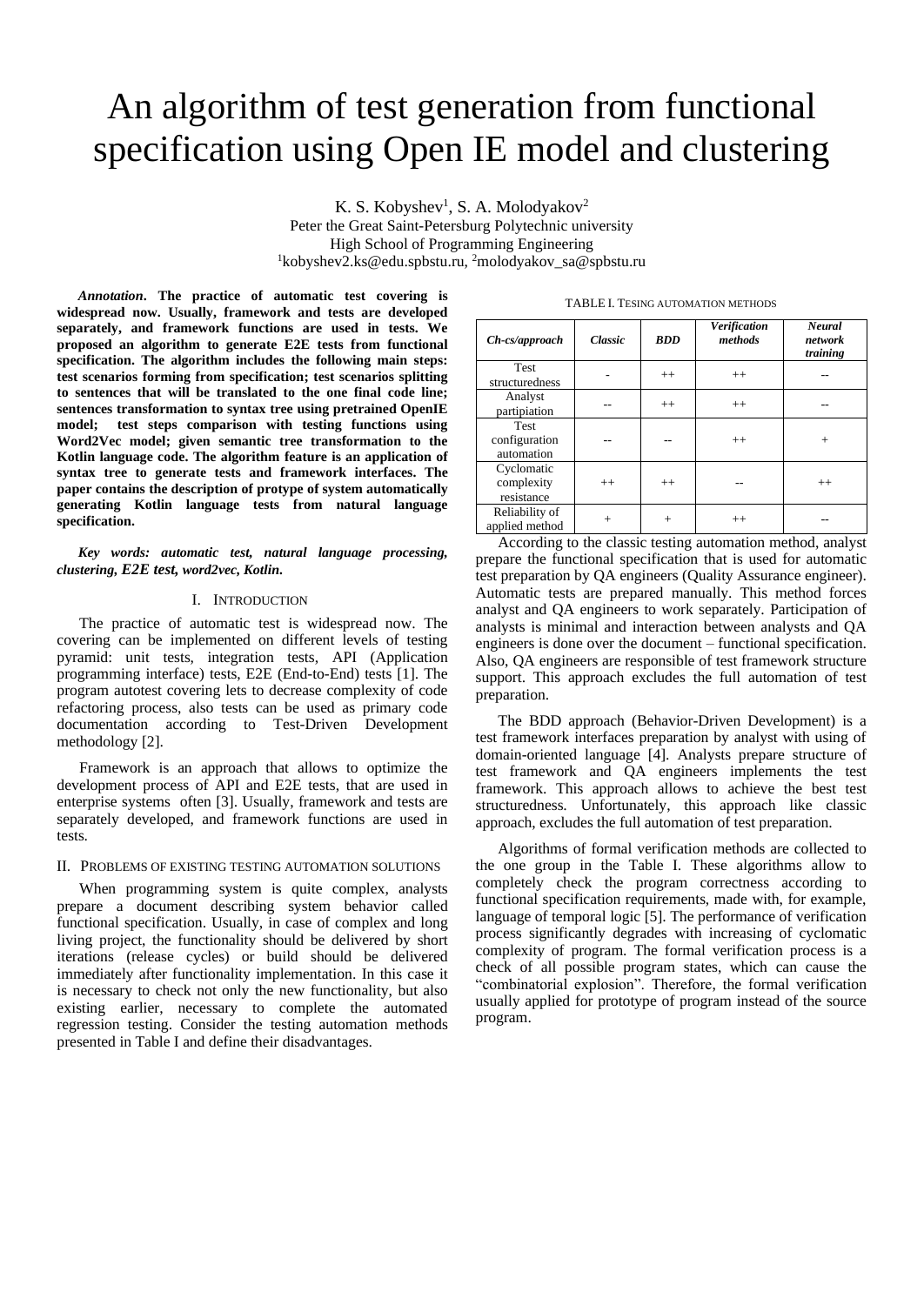

Pic. 1. The proposed solution for automatic test generation

Also, there is an approach based on the training of neural network [6]. Authors proposed to train neural network by random input data for program and given from its output data. This approach does not take in account analyst participation and testing is based on already prepared program. But this approach cannot guarantee the reliability because it is impossible to make the completely correct trained neural network model. Also, it is impossible to continue the model training with new program changes.

So, the following problems were found out during the existing methods analysis:

- Chaotic state, absence of test structure.
- Analysts work separately from QA engineers, absence of correct unified understanding of expected system behavior. Their work can be done only through documents, functional specification, consisted of nonstrict natural language sentences.
- Automated test configuring is done in manual mode and requires significant labor resources.
- Low testing system performance with increasing of cyclomatic program complexity.
- Absence of guarantee that automatic testing system is completely correct.

An algorithm allowing to avoid enumerated disadvantages was proposed in the research.

#### III. TEST DEVELOPMENT AUTOMATION

Consider the solution proposed in the current research and schematically presented in Pic. 1. We proposed to build the development process in the following way:

• Analysts prepare functional specification in a form of natural language scenario set.

- Natural language test scenarios are transformed to the autotest code and interfaces of test steps by the proposed automatic software tool.
- QA engineer implements given test step interfaces on Kotlin programming language.

Consider the proposed solution in detail.

#### IV. TEST GENERATION ALGORITHM STEPS

Consider the work of proposed test generation algorithm on high level (schematically presented on Pic. 2). The proposed method includes the following steps:

- 1. The functional specification chapter is taken as a test class name, and test scenario name is taken as a test method name.
- 2. The test scenario is divided to sentences. Each sentence will be transformed to the one line of final code.
- 3. Each sentence is transformed to the syntax tree using the pretrained OpenIE model [7].
- 4. Test step, parameter group and separate parameter names are associated with test step, parameter group and parameter types using Word2Vec model [8, 9].
- 5. The given semantic tree is transformed to the Kotlin language code.

Consider steps 3, 4, 5 in detail.

# V. ALGORITHM OF SYNTAX TREE PREPARATION

OpenIE model is used to build the syntax tree from test scenario sentence [7]. Before OpenIE processing, the text data should be prepared by the following algorithms: tokenization [10], lemmatization [11], part-of-speech definition [12], building the dependency tree *D* [13]. Triplets are formed with using of OpenIE according to the expression (1), where *s* is a subject, *R* is a relation, *o* is an object:

$$
T_i = s_i R_i o_i \tag{1}
$$

In some cases, an object contains a set of several interconnected natural language words. The object can be presented in a form of a part of dependency tree, therefore according to the expression (2):

$$
o_i \in D_i \tag{2}
$$

This view allows to present the object as a hierarchic



Pic. 2. Steps of the proposed algorithm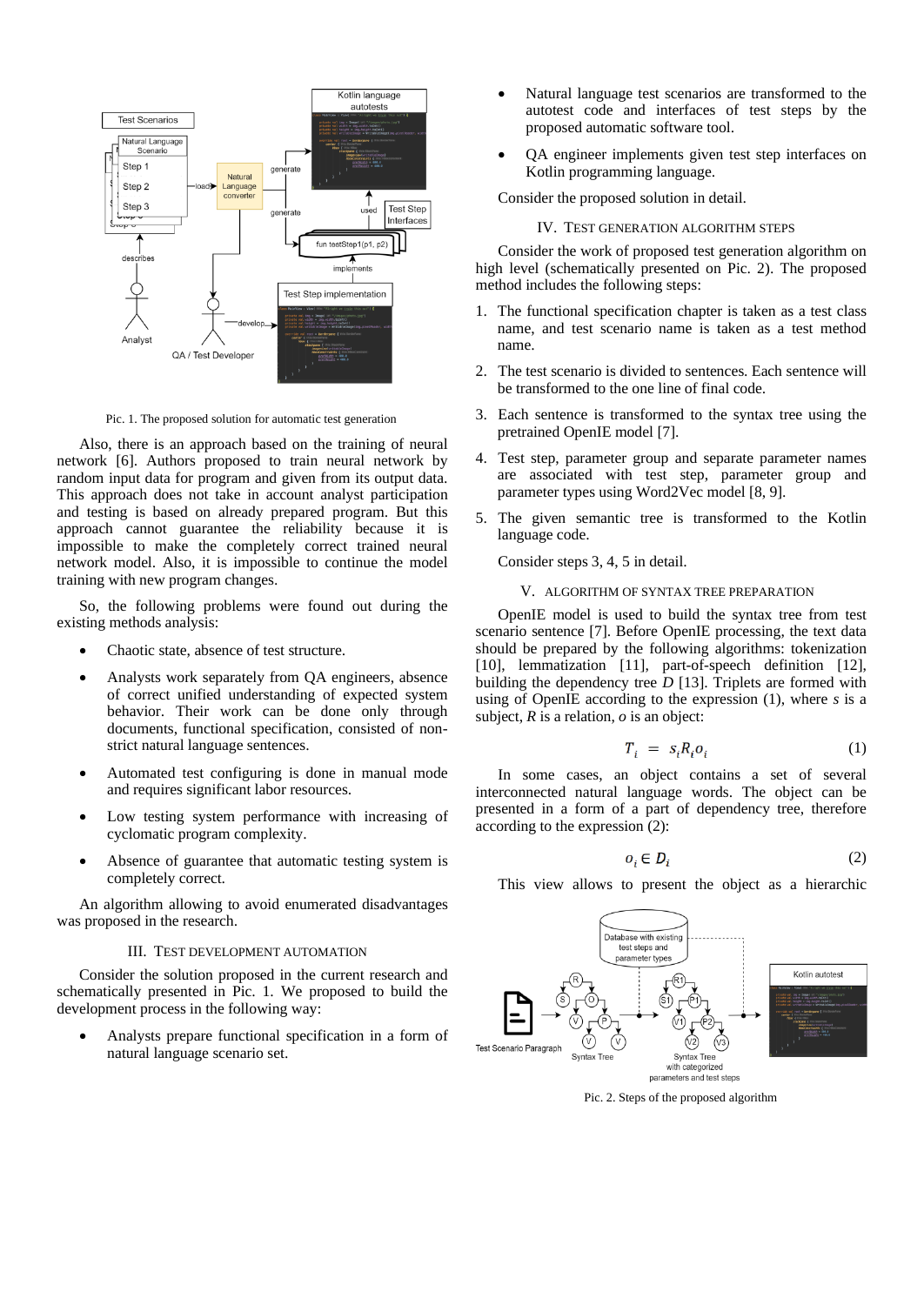structure of different parameters, that will make automatic tests more descriptive. The dependency tree can be presented by expressions (3) and (4), where P are tree nodes, and V are leaves. In other words, these leaves are values V of parameters P. And parameters P can include other parameters P or values V, so *o* can be presented in a form of hierarchic structure, so tests will contain trees of parameters P with values V:

$$
o_i = P \cup V = (P_1, P_2, \dots, P_k) \cup (V_1, V_2, \dots, V_k) \tag{3}
$$
  

$$
\forall n, P_n = (P_x, P_{x+1}, \dots, P_y) \cup (V_m, V_{m+1}, \dots, V_l) \tag{4}
$$

For now, when the current step is done, found subjects, relationships, parameter sets, and values are not associated with any types. In the next step, they will be classified to form interfaces of test framework.

### VI. TEST ELEMENT TYPE DEFINITION

As a result of the previous step, we got a hierarchically connected subjects *s*, relationships *R*, parameter sets *P*, values *V*. Each *s, R, P, V* is associated with some source natural language word or word set. Any natural language word can be presented in a form of coordinates vector in semantic space. Close *s, R, P, V* can be grouped to clusters associated with test framework interfaces.

For now, there are many ways to get natural language word coordinates in semantic space. The most used for today models presenting word semantic coordinates are: RNNLM [14], word2vec [8], GloVe [15], fastText [16]. The GloVe model was used in the proposed method because this model takes in account in significant degree word cooccurrence frequency, that is important for our clustering.

As it was discussed earlier, we got a syntax tree D and a set (s, R, P, V). Also, before clustering, we have a set  $(s^{c0}, R^{c0}, P^{c0}, P^{c0})$  $V^{c0}$ ), associated with a cluster set  $(s_0, R_0, P_0, V_0)$  found earlier on clustering of previous test scenario sentence words.

Each subset s, R, P, V is divided to clusters separately. Consider an example in the Pic. 3 in two-dimensional space, when clusters  $s_1^c$ ,  $s_2^c$  already found from previous test scenario sentences and for now we want to parse 3 remaining sentences and define their s, R, P, V types or clusters.

After parsing of three remaining sentences, as a result, algorithm extracts subjects  $s_3$ ,  $s_4$ ,  $s_5$  from these three sentences. Clusters of these subjects are defined in the following way. So, we get a point in the two-dimensional semantic space. If there



are no clusters in radius r from the given point, then the cluster with radius r will be placed at this point and the point will be a cluster center. If the point is in the other cluster zone, then this point will be associated with that cluster. If the point is not in cluster, but the r-radius circle from this point intersects with any cluster, then the point will be associated with the closest cluster.

We can see on the Pic. 3 that clusters  $s_1^c$ ,  $s_2^c$  were found at the beginning. Then algorithm accepted the point  $s<sub>3</sub>$ , that was associated with the cluster  $s_3$ <sup>c</sup>, because the r-radius circle from this point is not intersected with any existing r-radius clusters. The r-radius circle of point  $s_4$  is intersected with cluster  $s_3$ <sup>c</sup>, that is why it was associated with the cluster  $s_3$ <sup>c</sup>. The point  $s_5$  was associated with the cluster  $s_1^c$  because it was inside of the rradius circle of this cluster.

The last remaining step is to get the Kotlin language code from the given semantic tree.

# VII. SEMANTIC TREE TRANSFORMATION TO THE KOTLIN LANGUAGE CODE

The last step is to get the Kotlin language code from the given typed semantic tree. As a result, we will get an autotest on the domain-oriented language and interfaces of the test framework. Consider transformation rules presented in the Table II, where you can see examples of the parsed sentence in the "before" column and prepared automatic test code fragment in the "after" column.

| <b>Transformation</b><br>rule | <b>Before</b>                                                            | After                                                                                          |  |
|-------------------------------|--------------------------------------------------------------------------|------------------------------------------------------------------------------------------------|--|
| Subject                       | User paid free<br>package<br>User - subject                              | user $\{$<br>paid free package                                                                 |  |
| Subject<br>grouping           | User paid free<br>package. User<br>got payment<br>bill.                  | user $\{$<br>paid free package,<br>got<br>payment bill                                         |  |
| Relationship                  | User paid free<br>package                                                | user {<br>paid()                                                                               |  |
| Object                        | User paid free<br>package                                                | user $\{$<br>paid(Package())                                                                   |  |
| Parameter                     | User paid free<br>package                                                | user $\{$<br>paid(Package(type=)                                                               |  |
| Value                         | User paid free<br>package                                                | user {<br>paid(Package(type=FREE)                                                              |  |
| Test scenario                 | Payment flow:<br>User paid free<br>package. User<br>got payment<br>bill. | @Test<br>fun payment $Flow() \{$<br>user $\{$<br>paid(Package(type=FREE)<br>got(PaymentBill()) |  |

TABLE II. SEMANTIC TREE TRANSFORMATIONS

The found subject is transformed to the lambda expression with context. QA engineer should implement the context class. If the same subject is appeared in two test scenario sentences, then those subject lambda expressions will be grouped to the Pic. 3. Clusterization on two-dimensional projection of semantic space one lambda expression. The found relationship is transformed